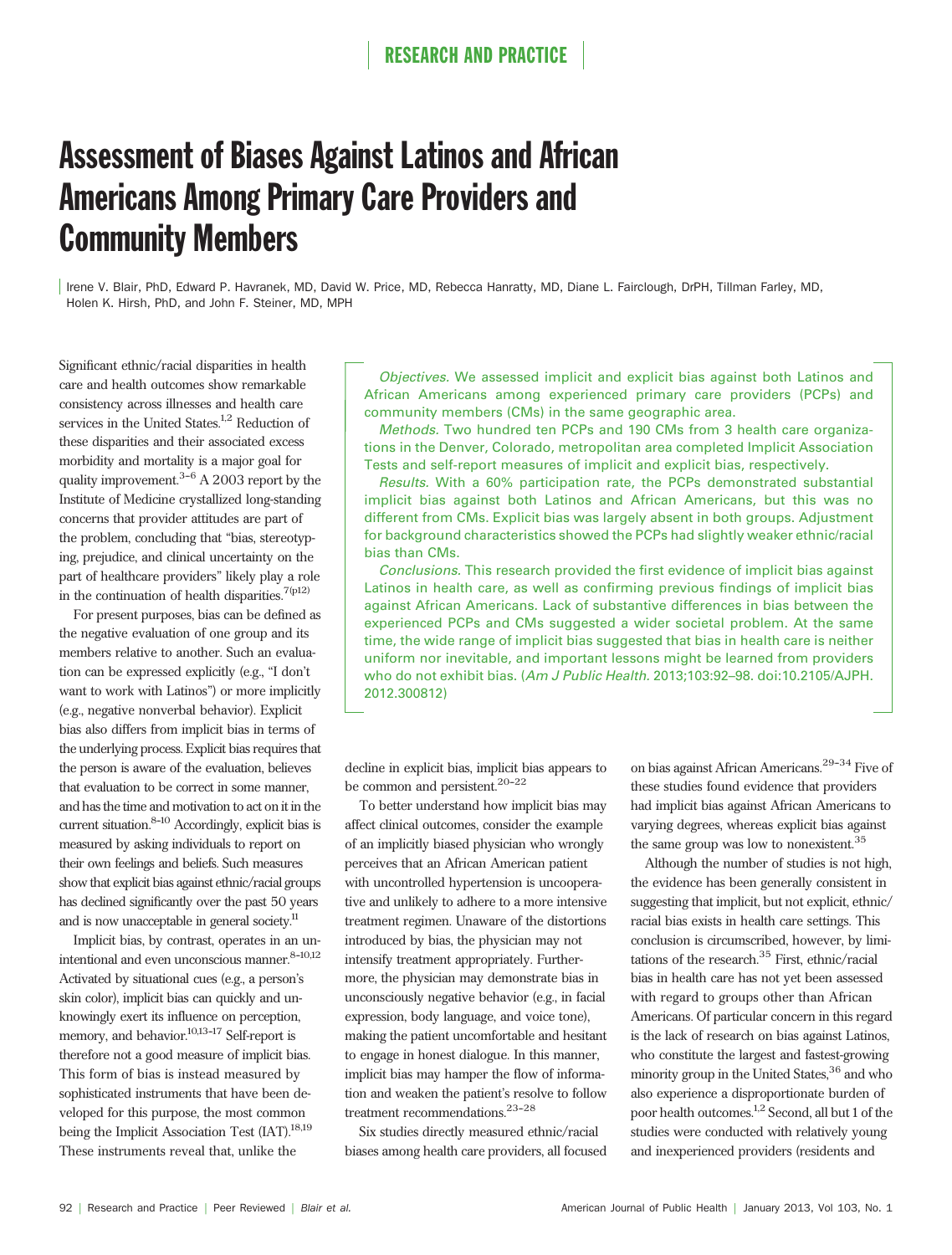students). It is therefore unknown how experienced providers might respond. Third and finally, nearly all of the studies had very low (e.g., 26%) or unknown response rates, again calling into question the representativeness of the results.<sup>35</sup> In this study, we hypothesized that primary care providers (PCPs) would demonstrate, on average, a substantial level of implicit bias (Cohen's  $d \ge 0.50$ ) against Latinos and against African Americans; that PCPs would demonstrate little explicit bias (Cohen's  $d \le 0.50$ ) against either group; and that PCPs and community members (CMs) would not differ in implicit or explicit ethnic/ racial bias.

### **METHODS**

We measured the implicit and explicit ethnic/racial biases of PCPs in the metropolitan Denver, Colorado, area between May 2009 and May 2010. Several steps were taken to address the limitations of previous research. First, we measured implicit and explicit biases against both Latinos and African Americans. Second, only experienced, practicing PCPs with established patient panels were eligible to participate. Third, we recruited the PCP sample from Family Medicine and Internal Medicine providers working in 3 different health care settings that broadly reflect the organization of primary care practices in the United States. Fourth, we attempted to recruit all of the eligible providers in these organizations, setting a predetermined participant denominator to calculate a firm response rate. Fifth, the study measures were concurrently administered to a sample of CMs who visited the health care clinics of the participating PCPs, allowing for a geographically and temporally close comparison group. Such a comparison permitted additional conclusions about the degree to which providers had biases that were similar to or different from other members of the community. No research to date has provided such a comparison.

The 3 different clinical settings were: Denver Health (DH), Kaiser Permanente Colorado (KPCO), and the State Network of Colorado Ambulatory Practices & Partners (SNOCAP). DH is a public institution nationally recognized for its model of care to underserved, indigent, and minority patients. DH provides

approximately 42% of the indigent care in the Denver area, and more than 25% of Denver residents use DH. KPCO is a private, group-model nonprofit health maintenance organization that provides integrated health care services in Colorado, serving approximately 16% of Denver metropolitan residents. SNO-CAP is an association of practice-based research networks, including traditional private medical practices and federally qualified health centers.

#### Participants and Procedure

Across the 3 settings, 351 Family Medicine and General Internal Medicine PCPs in 34 offices in the Denver metropolitan area were eligible to participate in this study. The primary investigator of the study (I. V. B.) and a physician co-investigator from each of the organizations gave presentations at each clinic and invited each PCP to participate via a secure Web site with assigned pass codes. The study team and participating organizations were blinded to PCP participation by the following: (1) anonymous informed consent was administered on the Web site; (2) all PCPs, regardless of participation, were given the study incentives (\$10 gift card and the book Blink by Malcolm Gladwell); and (3) all PCPs were sent 2 personalized reminders following the initial invitation to participate.

Concurrently, we recruited CMs from the waiting areas of clinics in the same organizations. CMs completed the study measures on laptop computers and received a \$20 gift card.

#### **Measures**

Implicit bias. The IAT measures the strength with which concepts (e.g., African American and White people) are associated with attributes (e.g., good and bad).18,19,22 Stimulus items from 4 categories appear on a computer screen and participants are asked to categorize them, 1 at a time, by pressing the computer key that corresponds to the correct category. During one critical block of trials, for example, the "f" key must be pressed when either an African American face or a "good" word appears on the screen, whereas the "j" key must be pressed for a White face or a "bad" word. In another critical block of trials, the response pairings are reversed, such that participants must categorize African American faces and bad words using the same key, and White faces and good words using the other key. If the concepts sharing a response key are associated, participants ought to be faster to categorize the stimulus items compared with when the concepts sharing a response key are not associated. The majority of White respondents, for example, are significantly faster when African American faces and bad words require the same response, whereas White faces and good words require another response, compared with the reversed pairing.<sup>20-22</sup> The larger this performance difference, the stronger the implicit bias for a particular person. Demonstrations of this test can be found online at [https://implicit.harvard.](https://implicit.harvard.edu) [edu.](https://implicit.harvard.edu)

The IAT has been used in more than 700 studies across a wide array of disciplines, including psychology, health, education, political science, and market research.<sup>15,19</sup> The IAT has greater documented reliability and validity than other implicit measures, and its methodological strengths and limitations have been extensively reviewed.15,19,22,37

Two IATs were administered in this study, one to measure implicit bias against Latinos compared with Whites and another to measure implicit bias against African Americans compared with Whites. These IATs were developed and validated using a separate community sample.38 Each IAT required participants to categorize faces as Latino versus White (first IAT) or as African American versus White (second IAT) while also categorizing words as positive versus negative. The order of the 2 critical blocks within each IAT (e.g., Latino  $+$  positive and Latino  $+$  negative) was randomized across participants. Community participants had the option to complete the IATs in either English or Spanish.

Explicit bias. Participants were asked to indicate their explicit attitudes toward African Americans, Latinos, and Whites on 2 standard measures<sup>39,40</sup>: the Feeling Thermometer  $(0-100$ for "cool" to "warm" feelings), and a set of semantic differential scales (7-point trait ratings of "hardworking-lazy," "wise-foolish," and "cooperativehostile").

Demographic characteristics. PCPs were asked to indicate their gender, age, ethnic/ racial identification, Spanish fluency, medical specialty, and how many years postresidency they had been practicing medicine. Community participants were asked the same questions,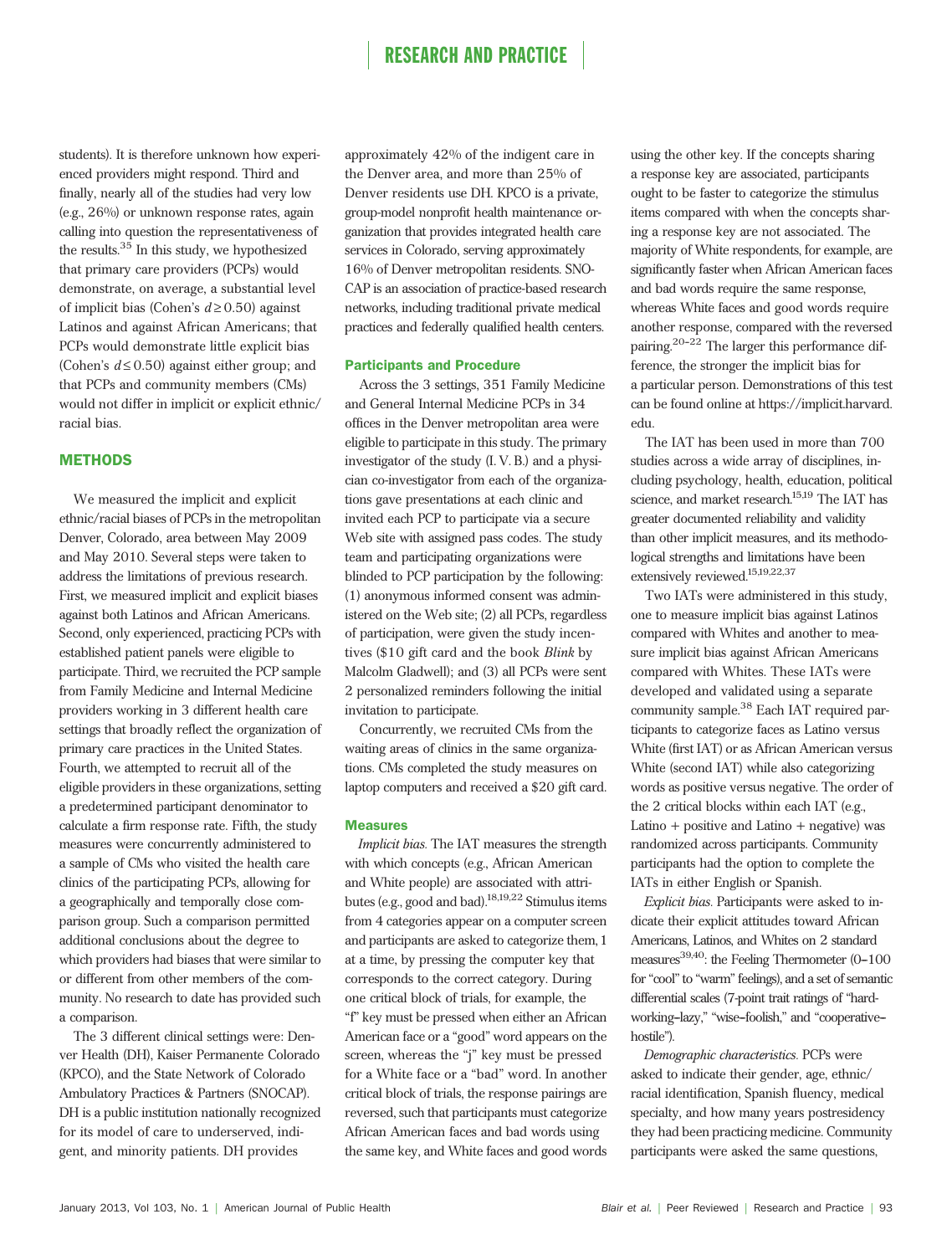except instead of medical specialty and years of medical practice, they were asked about their household income and level of education. Because of the sensitivity of the research, results were aggregated across the 3 participating organizations to prevent the identification of data from any one.

#### Statistical Analysis

We were primarily interested in (1) the mean and heterogeneity (variance) of PCPs' implicit and explicit ethnic/racial biases; (2) the degree to which biases differed between PCPs and CMs, overall and within the majority ethnic/ racial group (Whites); and (3) the relations among implicit and explicit attitudes for both samples.

All of the bias measures were scored such that higher numbers indicated greater bias against the minority group compared with Whites, with a score of zero indicating no bias. IAT scores were calculated following the recommendations of Greenwald et al., $41$  with separate IAT scores for Latino:White implicit bias and African American:White bias for each participant. Comparable explicit bias scores were created for the thermometer measure by subtracting the warmth rating for each minority group from the rating for Whites. Explicit bias scores were created for the trait rating measure by first averaging the 3 trait ratings for each group, and then subtracting the average rating for Whites from the average rating for each minority group.

The primary analyses examined each of the 6 bias scores for significant departures from zero within each sample (PCPs or CMs) and for differences between the 2 samples. These single degree-of-freedom tests were conducted using general linear models. Tests of betweensample differences were repeated in multivariate models that adjusted for participants' background characteristics (e.g., race/ethnicity). To avoid overfitting the models, only characteristics that revealed consistent relations to bias—potential confounders—were included.

Bivariate correlations between continuous variables were estimated using Spearman's statistic. Correlations involving noncontinuous variables were estimated with the Kendall  $\tau$ coefficient; the  $\chi^2$  test of association was used for categorical characteristics. All statistical

tests were 2-sided and were considered significant at  $\alpha = 0.05$ . Effect sizes are reported in terms of Cohen's d with "small," "medium," and "large" effects defined as  $d = 0.20, 0.50$  and 0.80, respectively. All statistical analyses were performed using SAS version 9.1 (SAS Institute Inc, Cary, North Carolina).

### RESULTS

Of the 351 eligible PCPs, 210 (60%) participated. Of the 375 CMs approached, 205 consented, and 190 provided useable data (final response rate of 51%). The PCP and community samples differed in several ways (Table 1): PCPs had higher socioeconomic status, reported greater fluency in speaking Spanish, and were more likely to be White and 36 to 55 years old.

#### Implicit Bias

Table 2 provides the mean, SD, and size of effect for each IAT. Figure 1 provides a visual display of the range of scores obtained on the IATs, by PCPs and CMs. As Figure 1 shows, there was a wide range of implicit biases among both the PCPs and the CMs, including greater positivity toward each minority group than toward Whites. However, as hypothesized, the more frequent and stronger response was greater positivity toward Whites (i.e., bias against the minority groups): the average Latino:White IAT score indicated strong bias against Latinos compared with Whites for both PCPs (Cohen's  $d = 0.87$ ) and CMs (Cohen's  $d =$ 0.69); the average African American:White IAT score indicated strong bias against African Americans compared with Whites, again for both PCPs (Cohen's  $d = 0.79$ ) and CMs

### TABLE 1—Sociodemographic Characteristics of Participating PCPs and Community Members: Denver, CO, Metropolitan Area; May 2009–May 2010

| Characteristic                         | PCPs ( $n = 210$ ), % | Community Members ( $n = 190$ ), % |
|----------------------------------------|-----------------------|------------------------------------|
| Specialty                              |                       |                                    |
| Family medicine                        | 54                    | .                                  |
| Internal medicine                      | 36                    | .                                  |
| Clinical experience, y                 |                       |                                    |
| $1 - 10$                               | 47                    | .                                  |
| $11 - 20$                              | 30                    | .                                  |
| $\geq 21$                              | 21                    | .                                  |
| Ethnicity/race**                       |                       |                                    |
| White                                  | 84                    | 44                                 |
| Latino                                 | 6                     | 29                                 |
| African American                       | $\leq 1$              | 21                                 |
| Gender: female                         | 53                    | 59                                 |
| Age, $** y$                            |                       |                                    |
| 18-35                                  | 14                    | 32                                 |
| $36 - 55$                              | 73                    | 32                                 |
| $\geq 56$                              | 11                    | 33                                 |
| Spanish fluency**                      |                       |                                    |
| None                                   | 19                    | 31                                 |
| A little                               | 37                    | 38                                 |
| <b>Brief conversation</b>              | 28                    | 16                                 |
| Fluently                               | 16                    | 15                                 |
| Education**: $\geq$ 4-y college degree | 100 <sup>a</sup>      | 29                                 |
| Income**: $\ge$ \$56 000               | 100 <sup>a</sup>      | 28                                 |

Note. PCP = primary care providers. All PCPs in this study were known to have 4-year college degrees and an income of at least \$56 000; PCPs were not asked to provide more specific information.

\*\*  $P \leq .01$ . P for difference between PCPs and community members.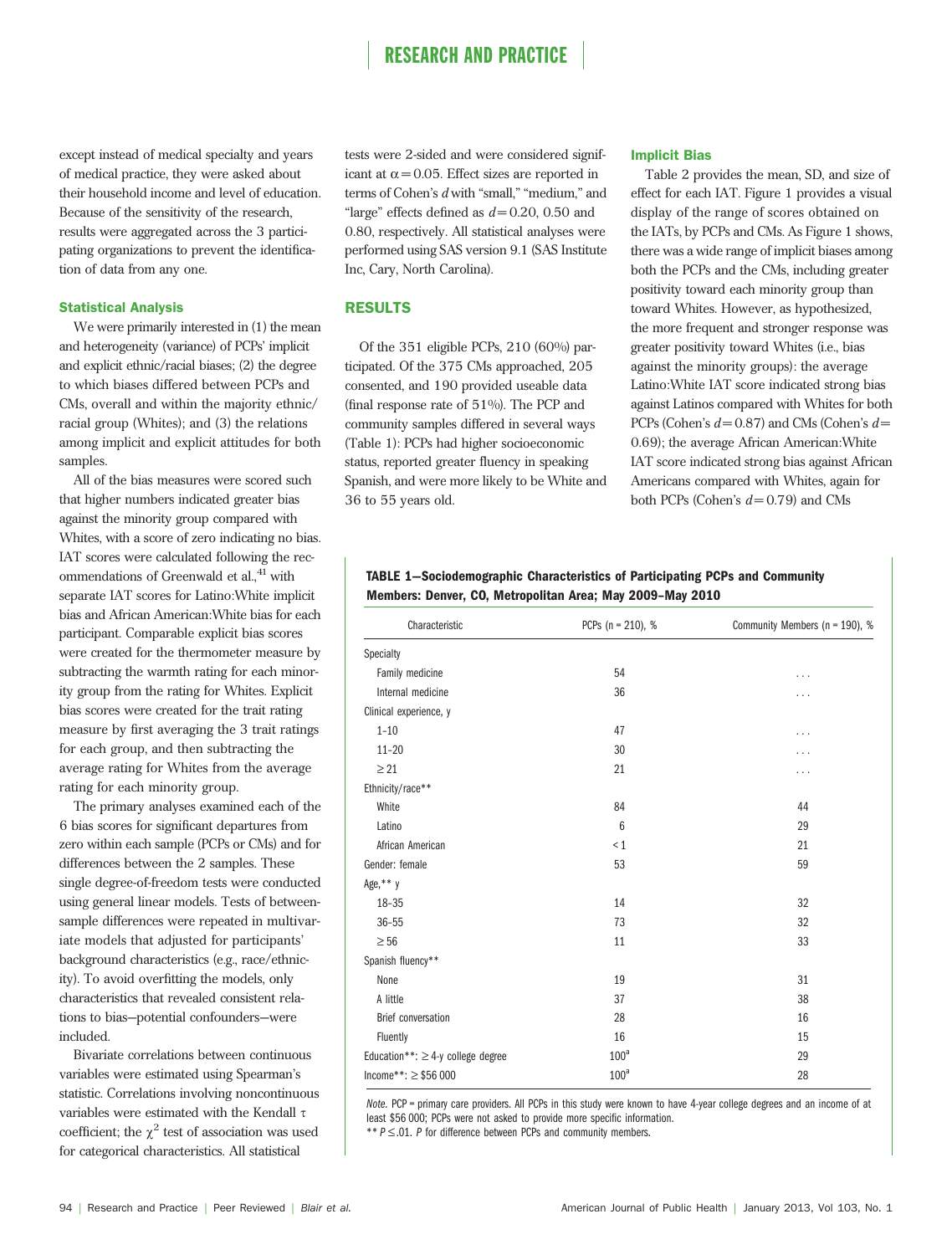### TABLE 2—Levels of Implicit and Explicit Ethnic/Racial Bias Among PCPs and Community Members: Denver, CO, Metropolitan Area; May 2009–May 2010

| <b>Bias Measure</b>                   | <b>PCPs</b> |               |            | <b>Community Members</b> |               |           |
|---------------------------------------|-------------|---------------|------------|--------------------------|---------------|-----------|
|                                       | No.         | Mean (SD)     | d          | No.                      | Mean (SD)     | d         |
| Latino: White IAT D score             | 210         | 0.33(0.38)    | $0.87***$  | 190                      | 0.29(0.42)    | $0.69***$ |
| African American: White IAT D score   | 210         | 0.27(0.34)    | $0.79***$  | 189                      | 0.26(0.36)    | $0.72***$ |
| Latino: White thermometer             | 200         | 1.34(13.45)   | 0.10       | 143                      | 2.55(13.85)   | $0.18*$   |
| African American: White thermometer** | 202         | 5.09 (13.89)  | $0.37***$  | 143                      | 0.76(13.36)   | 0.06      |
| Latino: White trait rating**          | 207         | $-0.55(0.85)$ | $-0.65***$ | 181                      | $-0.09(1.11)$ | $-0.08$   |
| African American: White trait tating  | 207         | 0.08(0.81)    | 0.10       | 181                      | 0.25(1.16)    | $0.22*$   |

Note.  $d$  = Cohen's  $d$  with "small," "medium," and "large" effects indicated by  $d$  = 0.20, 0.50, and 0.80, respectively; IAT = Implicit Association Test; PCPs = primary care providers. These numbers are unadjusted for background characteristics of PCPs and community members. A positive effect indicates bias against the minority group, whereas a negative effect indicates bias against Whites.

\*P  $\leq$  .05: \*\*P < .01; \*\*\*P < .001. P values for Cohen's d indicate significantly different from zero; P values for bias measure indicate significantly different between PCPs and community members.

(Cohen's  $d = 0.72$ ). Scores on the Latino: White IAT and scores on the African American:White IAT were correlated to a moderate extent for both PCPs  $(r = 0.44)$  and CMs  $(r = 0.49)$ .

Table 3 provides the model estimates from tests of differences in bias between the PCPs and CMs, both unadjusted and adjusted for relevant background characteristics (i.e., those showing bivariate associations with bias scores). In the unadjusted analysis, the PCPs and CMs did not differ in implicit bias on the Latino:White IAT  $(t[396] = 0.93; P = .35)$  or the African American: White IAT  $(t[395] = 0.38;$  $P = .70$ ). In the adjusted analysis, the PCPs were found to have somewhat less implicit bias than CMs on both the Latino:White IAT  $(t[371] = -1.93; P = .05)$ , and the African American: White IAT  $(t[371] = -2.64; P \le 01)$ .

#### Explicit Bias

As expected, explicit bias was weak to nonexistent ( $M_{\text{Cohen's } d} = 0.04$ ) among both PCPs and CMs. In the unadjusted analysis comparing PCPs and CMs, PCPs reported somewhat greater positivity toward Whites on the African American:White thermometer measure but not on the African American:White trait measure, the Latino:White thermometer measure, or the Latino:White trait measure (Table 3). Multivariate adjustment for background characteristics eliminated the difference between PCPs and CMs in thermometer ratings of African Americans (Table 3).

Across participants, implicit and explicit biases were only modestly related, with correlations somewhat stronger for the thermometer measures of explicit bias  $(r=0.27$  and 0.28, for Latino:White and African American: White, respectively) than the trait-rating measures  $(r=0.13$  and 0.12, for Latino: White and African American:White, respectively).

#### Subgroup Analysis of White Participants

Comparisons between PCPs and CMs were repeated with just the White participants; there were too few Latino or African American PCPs to analyze those groups separately. In this analysis, White PCPs showed less bias against minorities than did White CMs on 5 of the 6 measures: Latino: White IAT  $(P < .02)$ , African American: White IAT  $(P < .01)$ , Latino: White thermometer  $(P<.05)$ , Latino: White trait ratings  $(P < 0.001)$ , and African American: White trait ratings  $(P<.05)$ . The sixth measure, the African American:White thermometer, showed no difference between the subgroups  $(P = .23)$ .

#### **DISCUSSION**

This study confirmed previous findings of implicit bias against African Americans with a sample of more experienced providers working in 3 different health care settings and with a higher response rate than obtained in previous work.35 More importantly, however, was the new finding of substantial implicit bias against Latinos, a target group that has been

neglected in research on ethnic/racial bias. Approximately two thirds of the providers in this sample demonstrated implicit bias against Latinos, even as they explicitly reported egalitarian attitudes toward the group. Neither implicit nor explicit bias against Latinos was related to the providers' age, gender, medical specialty, or years practicing medicine.

Comparisons between the providers and CMs using the same clinics revealed no substantial differences in ethnic/racial biases. These null results suggested that the implicit biases observed were not a problem particular to health care professionals, but reflected broader community or societal issues. The remarkable similarity between providers and CMs raised the question of how those similarities are perceived. Is it enough for patients that no more bias is likely to appear within the health care setting than outside, or are health care providers held to a higher standard? What is the standard to which providers hold themselves?

Although it is common practice to focus on the central tendencies of a group, it is important not to lose sight of the differences that appear among individuals. In this study, approximately 18% of the providers showed no implicit bias when considering Latinos, and 28% showed no implicit bias when considering African Americans. These numbers were not insubstantial, and they suggested a somewhat different approach to the problem of health disparities. That is, instead of focusing on what biased providers might be doing wrong, it might be more productive to consider what this select group of providers is doing right. Do they have an approach that allows them to work more effectively with diverse patients? Do patients seek out these providers as a means to work within a system that otherwise seems biased? What allows these providers to have attitudes that are both implicitly and explicitly egalitarian? Can it be taught to others?

Although research is just beginning on the conditions under which implicit bias may or may not affect health care,<sup>29,31,33,34</sup> there is concern whether anything can be done to combat an unintentional or even unconscious process. Laboratory research in social psychology shows that implicit bias is potentially malleable and does respond to changes in situational cues and social norms.<sup>42</sup> These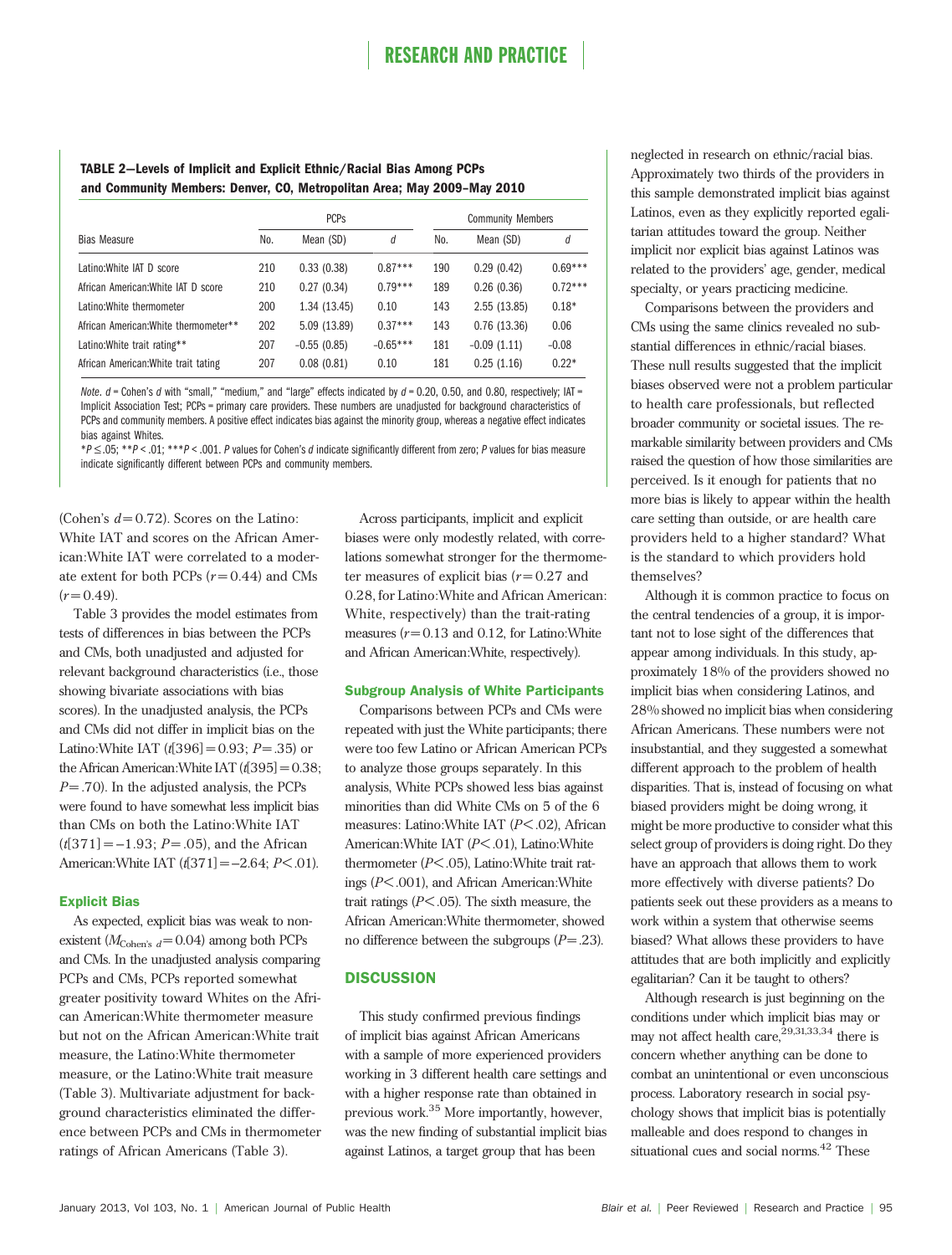

Note. Implicit Association Test scores are conventionally interpreted as showing a group preference that is strong ( $\geq 0.65$ ), moderate (0.35-0.64), or mild (0.15-0.34), or as showing no group preference (Cohen's  $d = 0-0.14$ ).

FIGURE 1—Percentage of providers and community members in each scoring category of the Implicit Association Tests for (a) Latino:White bias and (b) African American:White bias: Denver, CO, metropolitan area; May 2009–May 2010.

laboratory methods have yet to be adapted and tested in a clinical setting, but the findings nonetheless suggest the real possibility of change. Additional interventions may also be developed for other points of contact, for example, by bolstering patients' defenses against bias or altering care delivery systems to mitigate the effects of bias.

The general lack of explicit bias against both African Americans and Latinos (i.e., generally

egalitarian explicit attitudes) was noteworthy because it pointed to the types of judgments and behaviors that might contribute to ethnic/ racial disparities in health care and the situational factors that may exacerbate the problem. In particular, research shows that explicit egalitarian attitudes are more likely to produce egalitarian outcomes when (1) individuals are thinking more deeply about what they are doing, (2) the situation contains fewer

competing demands on the individual's time and attention, and (3) the relevant evidence is clear and consistent. $8-10,13,14$  Health care encounters that lack 1 or more of those conditions would be less likely to gain the benefits of providers' explicit egalitarian attitudes, and simultaneously more likely to be affected by implicit biases.43 The lack of explicit bias among PCPs also suggested that widely practiced efforts to combat this form of bias (i.e., rational arguments about the importance of cultural sensitivity) might be ineffective in producing further reductions in bias.

### Strengths and Limitations

The strengths of this study included the assessment of bias against both Latinos and African Americans, the sampling of experienced PCPs across 3 clinical settings that represented different models of health care delivery in the United States, and the comparison of PCPs with other members of the community. Our 60% participation rate was also higher than most previous studies on this topic.<sup>35</sup>

Most research on implicit bias has occurred in laboratory settings with narrow populations (college students) or with undenominated volunteers. Moving the research into actual health care settings permitted stronger conclusions about the potential effects of implicit bias in health care, specifically, and at the same time it also validated the laboratory work in the consistency of results.

The limitations of the research include the possibility that response bias affected the results. The study was also limited in its focus on PCPs and CMs within a clinical setting. Because our provider sample was predominantly White, we had inadequate power for detailed subanalyses of other ethnic/racial groups of PCPs. We also did not address the link between providers' (implicit) ethnic/racial biases and actual health disparities, an important next step.

#### **Conclusions**

The patient-provider relationship remains at the center of health care, increasing the stakes for assessing and addressing ethnic/racial biases among providers. The findings of the present study contributed to an understanding of provider bias in several ways. We added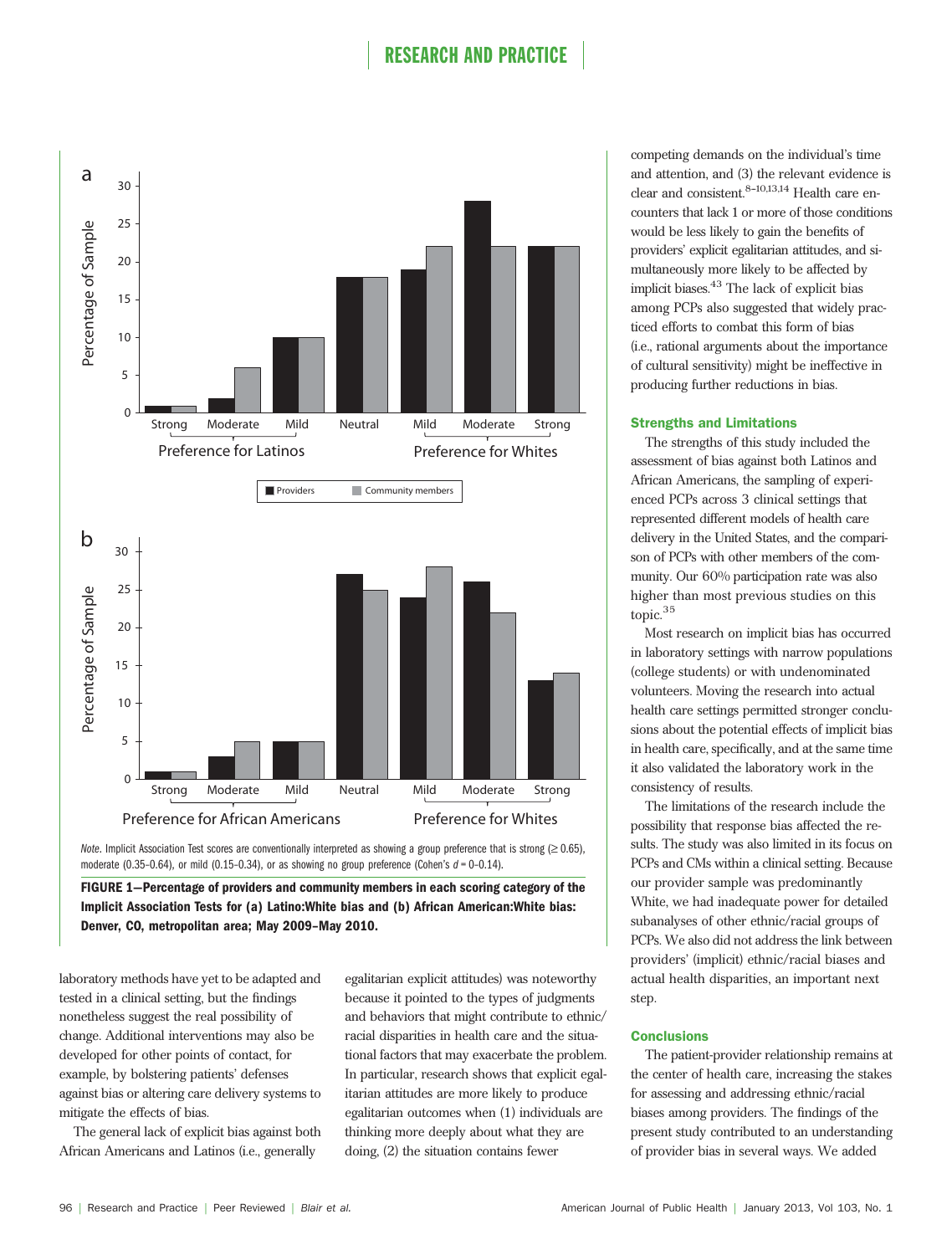### TABLE 3—Unadjusted and Adjusted Models Testing for Differences Between PCPs and Community Members on Latino:White and African American:White Bias Measures: Denver, CO, Metropolitan Area; May 2009–May 2010

|                                   | Latino: White Bias       |                   | African American: White Bias |                    |  |
|-----------------------------------|--------------------------|-------------------|------------------------------|--------------------|--|
| Bias measure                      | Unadjusted, b (SE)       | Adjusted, b (SE)  | Unadjusted, b (SE)           | Adjusted, b (SE)   |  |
| IAT D score                       |                          |                   |                              |                    |  |
| Intercept                         | $0.29***(0.03)$          | $0.37***(0.04)$   | 0.26(0.03)                   | $0.34***(0.03)$    |  |
| Sample = PCP                      | 0.04(0.04)               | $-0.11*$ (0.06)   | 0.01(0.03)                   | $-0.13**$ (0.05)   |  |
| Ethnicity/race = African American |                          | $-0.16*$ (0.07)   |                              | $-0.35***(0.06)$   |  |
| Ethnicity/race = Latino           |                          | $-0.10(0.06)$     |                              | $-0.01(0.05)$      |  |
| More proficient in Spanish        |                          | $-0.06**$ (0.02)  |                              | $-0.02(0.02)$      |  |
| Higher income                     |                          | $0.07**$ (0.03)   |                              | 0.04(0.02)         |  |
| Feeling thermometer ratings       |                          |                   |                              |                    |  |
| Intercept                         | 2.55(1.14)               | $3.66**$ (1.39)   | 0.76(1.14)                   | 0.60(1.38)         |  |
| Sample = PCP                      | $-1.21(1.49)$            | $-3.28(2.09)$     | $4.33***$ (1.49)             | 3.92(2.08)         |  |
| Ethnicity/race = African American | -                        | $-4.57(2.63)$     |                              | $-11.52***$ (2.62) |  |
| Ethnicity/race = Latino           | $\overline{\phantom{0}}$ | $-6.62**$ (2.31)  |                              | 1.39(2.30)         |  |
| More proficient in Spanish        |                          | $-2.60**$ (0.79)  |                              | 0.17(0.79)         |  |
| Higher income                     |                          | 0.16(1.03)        |                              | $-0.76(1.03)$      |  |
| Trait ratings                     |                          |                   |                              |                    |  |
| Intercept                         | $-0.09(0.07)$            | $-0.14(0.09)$     | 0.25(0.07)                   | 0.14(0.09)         |  |
| Sample = PCP                      | $-0.46***(0.10)$         | $-0.38**$ (0.14)  | $-0.17(0.10)$                | 0.00(0.14)         |  |
| Ethnicity/race = African American |                          | $-0.02(0.17)$     |                              | $-0.29(0.17)$      |  |
| Ethnicity/race = Latino           |                          | $-0.23(0.15)$     |                              | 0.24(0.15)         |  |
| More proficient in Spanish        |                          | $-0.21***$ (0.05) |                              | $-0.08(0.05)$      |  |
| Higher income                     |                          | $-0.05(0.06)$     |                              | $-0.08(0.07)$      |  |

Note. IAT = Implicit Association Test; PCP = primary care provider. Community members are the reference group for sample; Whites are the reference group for ethnicity/race; higher scores on all bias measures indicate greater bias against the minority group.

 $*P \leq .05;$  \*\* $P < .01;$  \*\*\* $P < .001$ .

new evidence of implicit ethnic/racial biases among experienced PCPs, particularly with regard to bias against Latinos. At the same time, we showed that a number of providers did not appear to have such biases, and nearly all providers had generally egalitarian attitudes explicitly. Such evidence was important as a guide for future research on the pathways through which bias might operate and the types of interventions most likely to be effective in eliminating ethnic/racial disparities.  $\blacksquare$ 

#### About the Authors

Irene V. Blair and Holen K. Hirsh are with the Department of Psychology and Neuroscience, University of Colorado Boulder. Edward P. Havranek is with the Division of Cardiology, Denver Health, Denver, CO. David W. Price and John F. Steiner are with the Institute for Health Research, Kaiser Permanente Colorado, Denver. Rebecca Hanratty is with the Department of Internal Medicine, Denver Health. Diane L. Fairclough is with the Colorado Health Outcomes Program, University of Colorado Denver. Tillman Farley

is with the Salud Family Health Centers and the State Networks of Colorado Ambulatory Practices & Partners, **Denver** 

Correspondence should be sent to Irene V. Blair, University of Colorado Boulder, Department of Psychology and Neuroscience, UCB 345, Boulder, CO 80309-0345 (e-mail: [Irene.Blair@Colorado.edu\)](mailto:Irene.Blair@Colorado.edu). Reprints can be ordered at http://www.ajph.org by clicking the "Reprints" link.

This article was accepted March 20, 2012.

#### **Contributors**

All authors contributed to the design and conduct of the study, interpretation of the findings, and edited drafts of the article. I. V. Blair wrote the initial draft of the article. D. L. Fairclough conducted the data analysis. Both I. V. Blair and D. L. Fairclough had full access to all the data in the study and take responsibility for the integrity of the data and the accuracy of the data analysis.

#### Acknowledgments

Funding for this work was provided by the National Heart Lung and Blood Institute, National Institutes of Health (grants HL088198 and HL089623).

We thank Leslie Wright, Elhum Karimkhani, and Lee Eakin for their assistance in collecting the data and managing the study.

#### Human Participant Protection

The research protocol, including informed consent procedures, received full ethical review and approval from the Colorado Multiple institutional review board and the institutional review board of Kaiser Permanente Colorado.

#### **References**

1. Agency for Healthcare Research and Quality. National Healthcare Quality Report. 2010. Available at: [http://www.ahrq.gov/qual/measurix.htm.](http://www.ahrq.gov/qual/measurix.htm) Accessed March 18, 2011.

2. Centers for Disease Control and Prevention. Health disparities and inequalities report-United States, 2011. MMWR Morb Mortal Wkly Rep. 2011;60  $(suppl): 1-113.$ 

3. Committee on the Review and Assessment of the NIH's Strategic Research Plan and Budget to Reduce and Ultimately Eliminate Health Disparities. Examining the Health Disparities Research Plan of the National Institutes of Health: Unfinished Business. Washington, DC: National Academy Press; 2006.

4. Ruffin J. Testimony on the role of the NIH/NCMHD in eliminating health disparities before the Committee on Energy and Commerce, Subcommittee on Health, US House of Representatives, June 24, 2008.

5. Graham G. Testimony on the role of OMH in eliminating health disparities before the Committee on Energy and Commerce, Subcommittee on, Health U.S. House of Representatives, June 24, 2008.

6. US Department of Health & Human Services National Partnership for Action to End Health Disparities. The HHS Action Plan to Reduce Racial and Ethnic Health Disparities. Available at: [http://minorityhealth.](http://minorityhealth.hhs.gov/npa/templates/content.aspx?lvl=1&tnqh_x0026;lvlid=33&tnqh_x0026;ID=285) [hhs.gov/npa/templates/content.aspx?lvl=1&lvlid=33&](http://minorityhealth.hhs.gov/npa/templates/content.aspx?lvl=1&tnqh_x0026;lvlid=33&tnqh_x0026;ID=285) [ID=285.](http://minorityhealth.hhs.gov/npa/templates/content.aspx?lvl=1&tnqh_x0026;lvlid=33&tnqh_x0026;ID=285) Accessed March 17, 2011.

7. Smedley BD, Stith AY, Nelson AR, eds Committee on Understanding and Eliminating Racial and Ethnic Disparities in Health Care, Institute of Medicine. Unequal Treatment: Confronting Racial and Ethnic Disparities in Health Care. Washington, DC: National Academy Press; 2003.

8. Blair IV, Banaji MR. Automatic and controlled processes in stereotype priming. J Pers Soc Psychol.  $1996:70(6):1142-1163.$ 

Devine PG. Stereotypes and prejudice: their automatic and controlled components. J Pers Soc Psychol.  $1989:56(1):5-18.$ 

10. Fazio RH, Jackson JR, Dunton BC, Williams CJ. Variability in automatic activation as an unobtrusive measure of racial attitudes: a bona fide pipeline? *J Pers* Soc Psychol. 1995;69(6):1013-1027.

11. Bobo L. Racial attitudes and relations at the close of the twentieth century. In: Smelser N, Wilson WJ, Mitchell F, eds America Becoming: Racial Trends and their Consequences. Washington, DC: National Academy Press; 2001:262-299.

12. Greenwald AG, Banaji MR. Implicit social cognition: attitudes, self-esteem, and stereotypes. Psychol Rev. 1995;102(1):4-27.

13. Dovidio JF, Kawakami K, Gaertner SL. Implicit and explicit prejudice and interracial interaction. J Pers Soc  $Psychol. 2002;82(1):62-68.$ 

14. Dovidio JF, Kawakami K, Johnson C, Johnson B, Howard A. On the nature of prejudice: automatic and